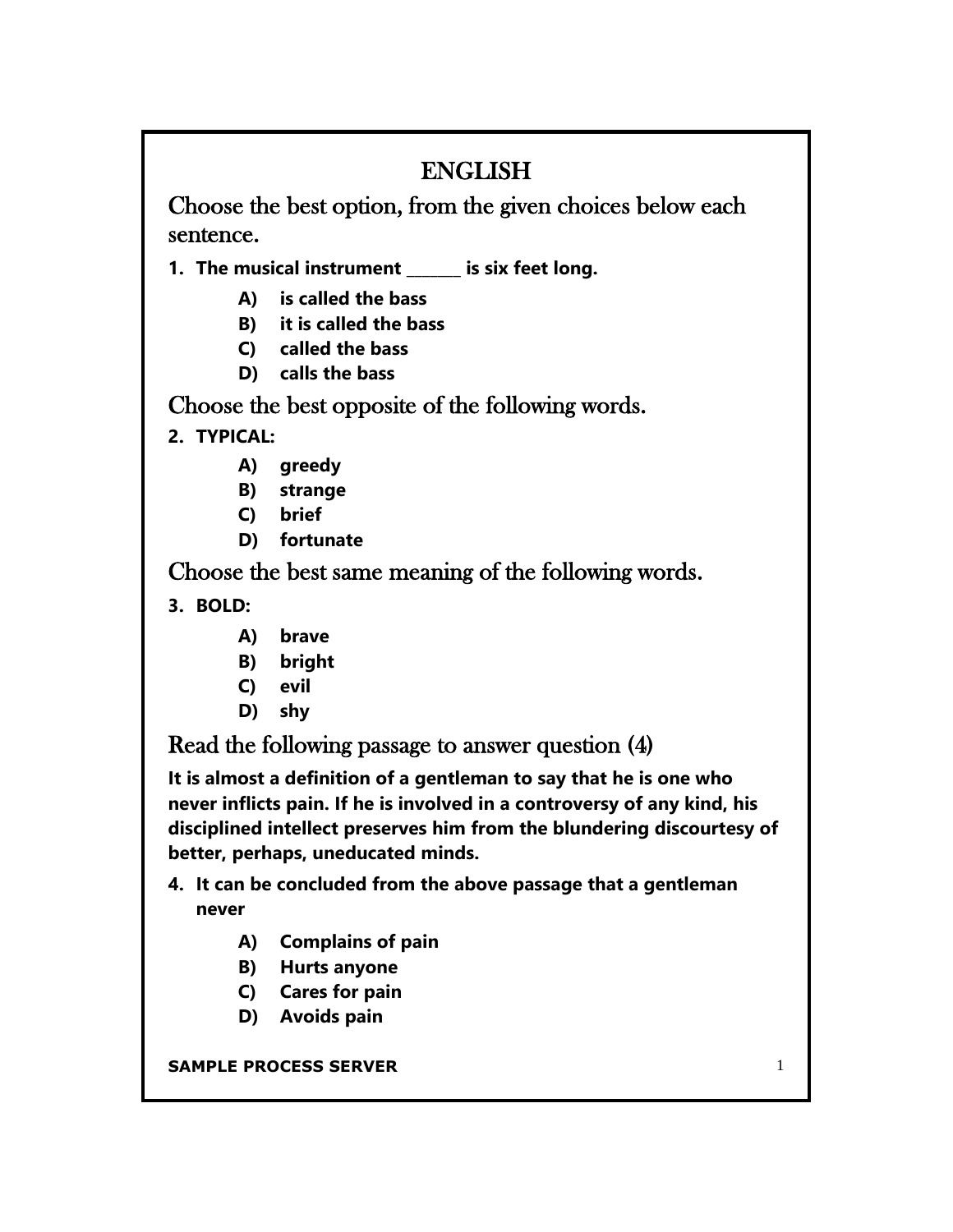**SAMPLE PROCESS SERVER** 2 URDU **خالی جگہ پُر کریں .5 وہ راستے سے بھٹک گیا،** \_\_\_\_\_\_\_\_**دیر سے پہنچا۔ A**. **اس لیے B**. **فورا C**. **مگر D**. **بجائے الفاظ کے متضاد لکھیں: .6 بد نصیب: A**. **خوش نصیب B**. **بد قسمت C**. **بدی D**. **بد بخت الفاظ کے مترادف لکھیں: .7 محفل: A**. **تنہائی B**. **یاد C**. **اداسی D**. **بزم .8 "بااخالق" میں "با" کیا ہے؟ A**. **الحقہ B**. **ملحقہ C**. **سابقہ D**. **مالحظہ**

I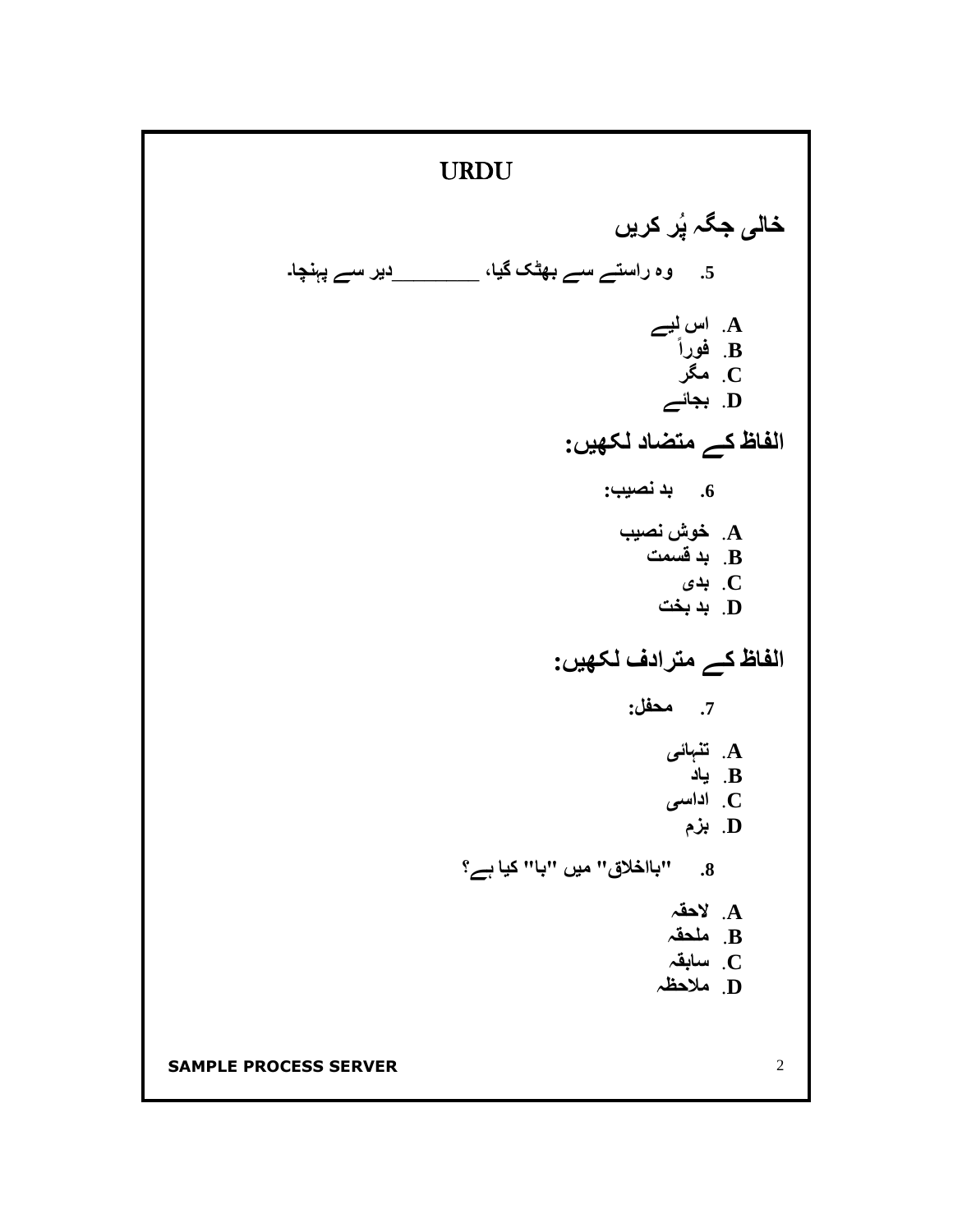## GENERAL KNOWLEDGE

**9. "Taj Mahal" a magnificent white marble mausoleum is situated at:**

- **A) Delhi**
- **B) Hyderabad**
- **C) Ahmadabad**
- **D) Agra**

**10.\_\_\_\_\_\_\_\_\_\_\_ is the essence of worship.**

- **A) prayer**
- **B) attire**
- **C) perfumery**
- **D) wealth**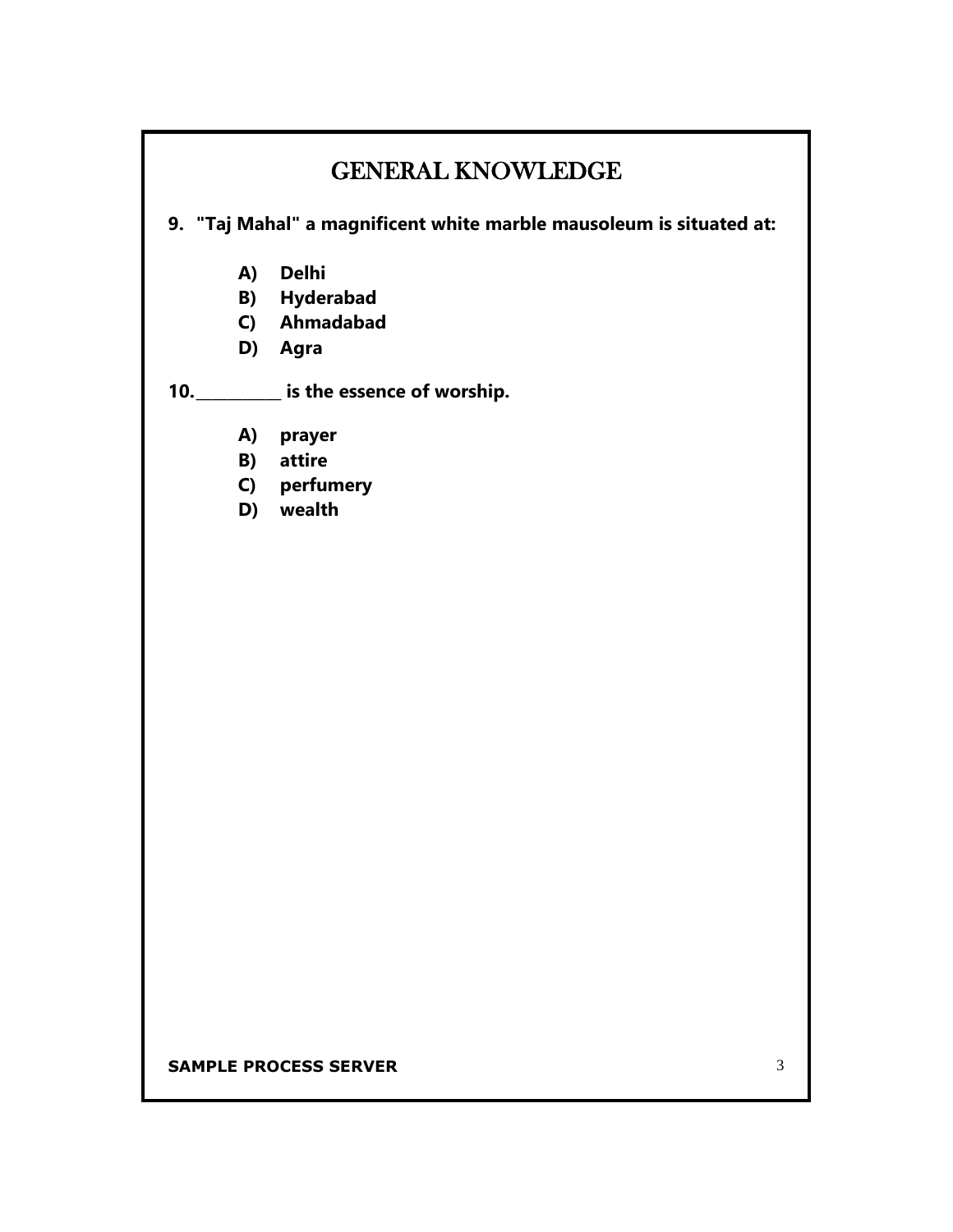## **MATH**

**11. Which of these is NOT equal to**  $\frac{1}{6}$ **? 9 4**

| A) | 2<br>3   |
|----|----------|
| B) | 20<br>45 |
| C) | 8<br>18  |

- **16**
- **D) 36**

**12.A boy saves 18 Rupees in 8 weeks. He continuous to save at the same rate. How many weeks will it take him to save 81 rupees?**

- **A) 13**
- **B) 36**
- **C) 40**
- **D) 71**

**13.If the average (arithmetic means) of a and -5 is 10, then a=**

- **A) 25**
- **B) 15**
- **C) 5**
- **D) -5**

**SAMPLE PROCESS SERVER** 4